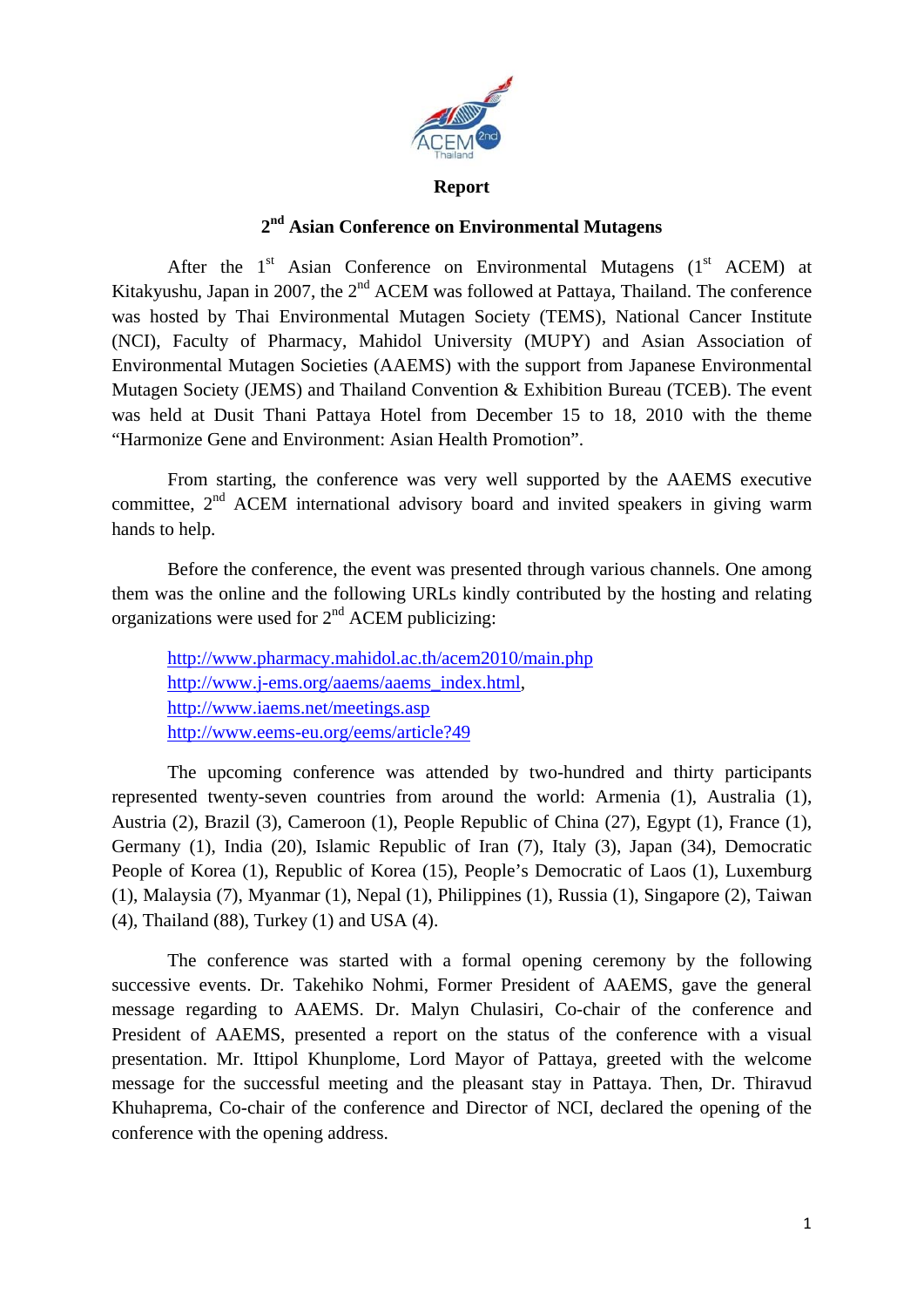During the conference, both scientific and social programs were provided. The scientific program consisted of one keynote lecture, four plenary lectures, eight symposia (34 invited speakers), one young scientist award session (6 presentations), six oral sessions (35 presentations) and two poster sessions (102 posters). Regarding to the conference theme, the topics of the symposia were provided accordingly as shown below.

- Biomarkers and environmental carcinogenesis
- Oxidative stress and DNA repair in diseases
- Cancer chemopreventive and dietary impact
- Environmental and occupational issues in cancer
- Innovation of genotoxicity assay
- Genetic polymorphisms and sensitivity to genotoxic carcinogens
- Environmental exposures and health effects
- Mutagenesis and carcinogenesis

For the social program, it was entertained with the welcome reception and farewell party. In addition, the excursions were also offered in between.

Besides the above scientific program,  $2<sup>nd</sup>$  ACEM also organized one session for local publics in particular by aiming at the environmental issue of a famous industrial estate in Thailand, Map Ta Phut. The purpose was to give the knowledge on the impact of environmental mutagens that was extraordinarily contributed by the  $2<sup>nd</sup>$  ACEM invited speakers from overseas (with translation). At the same time to hear voices from these participants whom were working and/or living in the area and also to let the responsible staffs from the governmental sectors whom were invited to this special session know. The ultimate goal is to get the cooperation in research and management to solve the problems for the better life quality of the people there.

With the financial contributions from Professor Taijiro Matsushima, Mr. Kikuo Hamada, Mr. Suthat Ungsurungsie and JEMS, eight young scientist, five travel and five poster awards were offered. The young scientist and travel awards were provided to the participants from Cameroon (1), China (1), India (2), Iran (2), Laos (1), Malaysia (1), Myanmar (1), Philippines (1), Russia (1) and Thailand (2). The outstanding poster awards were given to the poster presenters from Korea (1), Japan (2) and Thailand (2).

Regarding to the corporate social responsibility (CSR), the conference also extended the activity by requesting the northern hill villagers to make the bags and name tags for participants. By this way, these villagers whose income is normally below the country average could gain more from this  $2<sup>nd</sup>$  ACEM event.

In addition to the aforementioned supporters to  $2<sup>nd</sup>$  ACEM, all sponsors and local organizing committee members as well as those whom were responsible for website creating, venue arranging, transportation scheduling, excursion guiding and other responsible hands also highly help support the conference.

After the conference, the memorable event was presented as the photos and videos in